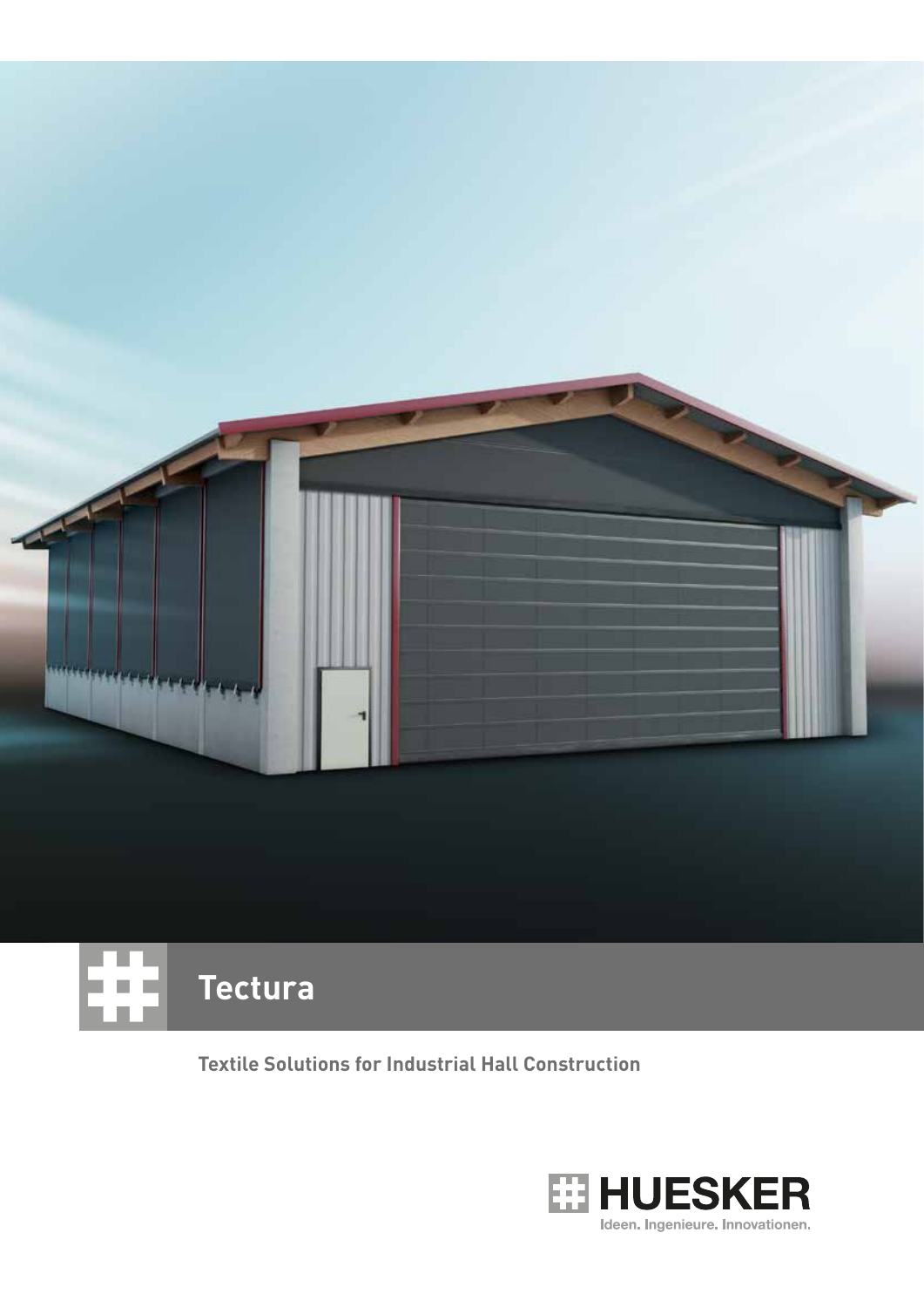# **Tectura**

## **Tectura**

Customized textile solutions for industrial applications

### Textile lightweight construction for industrial warehouses and halls

Tectura – these are custom-made textile systems for the construction of industrial halls and warehouses. Large facade openings can be easily closed using lightweight textile solutions. Warehouses are managed efficiently, goods and materials are protected cost-effectively, while fresh air is supplied from outside. Those who rely on Tectura remain flexible. If a dry storage facility needs to be expanded or a new access point created at short notice, this can be done very quickly with lightweight textile solutions. The range of textile

gates, fronts and facades are made to measure. In addition to the choice of materials, there is also the option of having the textile fabrics printed. Thanks to the economical design and the high level of maintenance, any damage claims can be handled quickly and cost-effectively. Due to their lightweight construction, Tectura solutions do not have to meet high structural requirements. Elaborate substructures or pre-installations are not necessary.

> Economic a nd sustainable con struction <sup>s</sup>ol<sup>u</sup> tion<sup>s</sup>

For a wide range of applications, we offer sustainable and economical industrial hall projects with Tectura lightweight solutions. The Tectura solutions reliably protect against the weather and can do without heavy components. Installation is straightforward and time-saving – giving you planning security for the implementation of your next building project. All Tectura

systems can be easily maintained and repaired if necessary – a big plus in terms of cost-effectiveness.

With your requirements, you as the client are the focus. The Tectura product portfolio and its possible applications are as diverse as your requirements.

**P R O T**



**<sup>S</sup>PEE<sup>D</sup>**

Simple time saying

installation

**ECO NOMY**

**INDUIIIT** 

"  $\leq$  $\boldsymbol{\omega}$  $\Omega$  $\sigma$ in<br>E G  $\sigma$  $\lnot$  $\mathsf{\mathcal{\overline{B}}}$  $\Omega$  $\Box$  $\prec$ "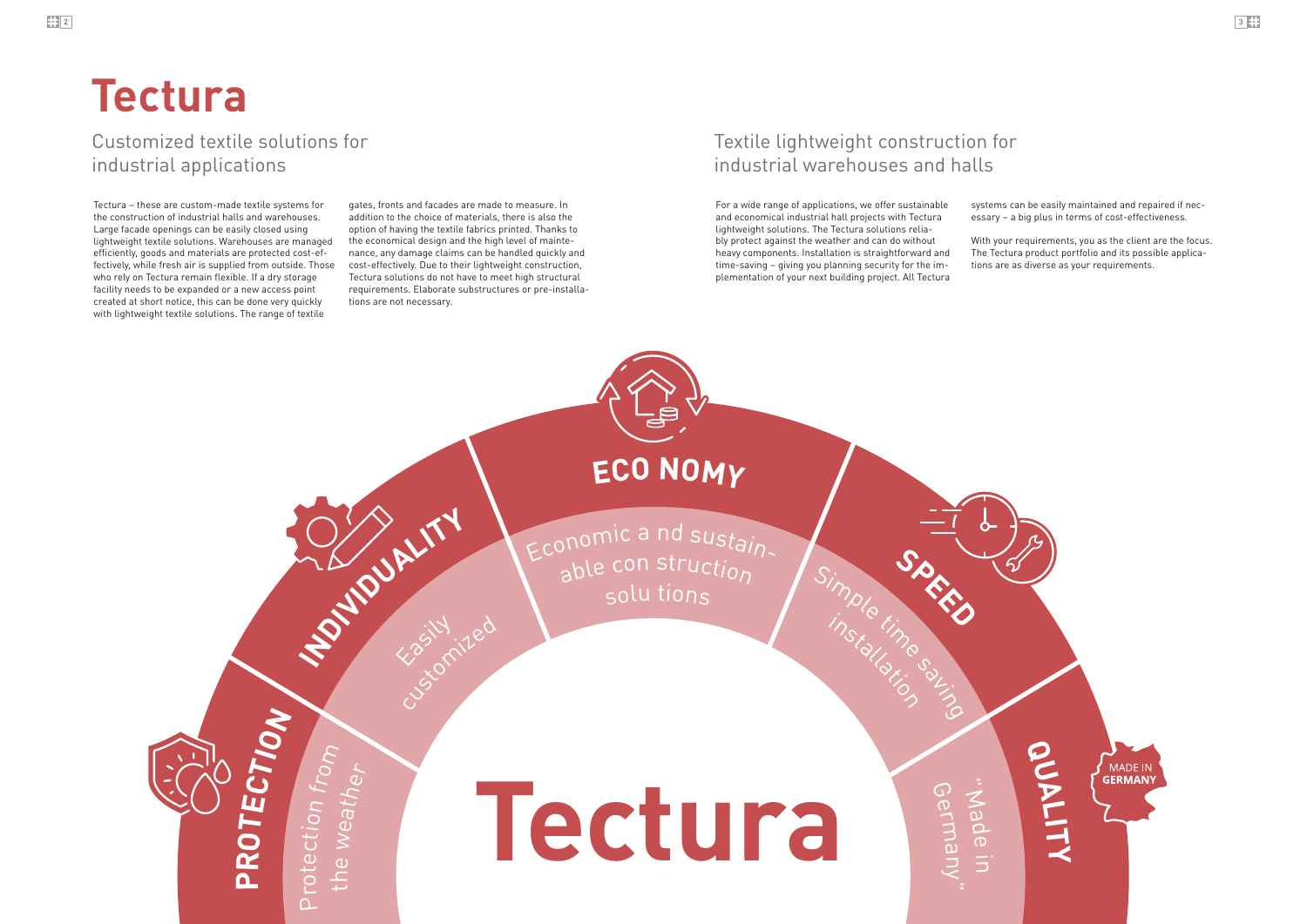

nual chain

rotection

til ation

■ Horizontal HF-welded PES/PVC fabrics





 $0.10<sub>m</sub>$ 



| Ma |  |  |  |  |  |
|----|--|--|--|--|--|
|    |  |  |  |  |  |
|    |  |  |  |  |  |
|    |  |  |  |  |  |
|    |  |  |  |  |  |
|    |  |  |  |  |  |
|    |  |  |  |  |  |
|    |  |  |  |  |  |
|    |  |  |  |  |  |
|    |  |  |  |  |  |
|    |  |  |  |  |  |

front

Max. 20 m

Would you like to learn more about the areas of application of our folding front and get a more detailed picture of our products? Then scan the QR code and read our job report on a project we have implemented.

## **Tectura Folding Front**

With the Tectura Folding Front, you can fit openings 20 m wide and 10 m high - indoors or outdoors. A folding front makes perfect sense, if you are an industrial, commercial or trading company and you would like to protect your machines or cold storage halls against the effects of weather.

#### **Technical structure**

|                                                  | <b>Application</b>                | lnside<br><b>Outside</b>                                                                                               |
|--------------------------------------------------|-----------------------------------|------------------------------------------------------------------------------------------------------------------------|
|                                                  | <b>Wind load</b>                  | Wind class 2<br>(higher wind classes on request)                                                                       |
| Suitable for daily<br>opening and closing        | <b>Dimensions</b>                 | 20 m width x 10 m height<br>(larger dimensions on request)                                                             |
|                                                  | <b>Opening time</b>               | $4 m \sim 30 sec.$                                                                                                     |
| Long service life<br>due to robust<br>technology | <b>Space requirement</b><br>drive | $\sim$ 20 cm x 20 cm                                                                                                   |
| <b>Economical solution</b>                       | Gate fall                         | Height: 11 cm per 100 cm opening height +<br>25 cm overhang strip<br>Width: $~10~cm$                                   |
| for large openings                               | <b>Drive</b>                      | Plug-on drive: $400 \text{ V} / 50 \text{ Hz}$<br>Tubular motor: 120 Nm /50 Hz<br>HWA: 120 Nm manual drive with manual |
| High wind load<br>absorption                     | <b>Security</b>                   | Safety contact strip<br>Slip-on motor with gear breakage proted<br>Automatic magnetic gate lock                        |
| No downtime in                                   | Radio remote control              | Only in combination with the<br>Safety contact strip                                                                   |
| case of damage                                   | <b>Material</b>                   | PVC coated PES fabric<br>■ Wind protection net for fresh air ventilati<br>• Various colors available                   |
| Many customization<br>options                    | Construction                      | Steel winding shaft<br>Aluminium guide rail and spare parts                                                            |



**Many custom options**

**High wind loa absorption Economical s** for large open **Long service** due to robust technology

**No downtime** case of dama

The folding door is opened from the bottom up, gathering at the hangings. You only need to allow 20 cm of space for the folding process - plus the space required for the side guide rails. Additional stability and durability are provided to the high-frequency welded PES/PVC fabrics by welded-on cross belts. The fabrics are available in different materials and colours.

#### **Drive and control**

400-volt plug-on motors or 230-volt tubular motors set the tarp roller door in motion. As a cost-effective alternative, a manual drive with manual shaft drive (HWA) is available. Optionally, the front can be equipped with a radio remote control, so the folding door can be opened or closed from a greater distance, for example, from a vehicle.

A built-in safety edge ensures full working safety. Depending on the choice of the engine manufacturer, the front is equipped with two different controls. Both controls guarantee simple and safe operation via integrated keys with defined commands for up, down and stop.

If you would like to additionally protect the drive unit from the weather, a weather protection cover is also available.

A steel winding shaft and lateral aluminium guide rails ensure safe opening and closing even under high wind loads (up to wind class 3), and the sealing lips on the guide rails keep out drafts. The gate lock on the folding front is magnetic, which guarantees complete closure.

### The front for large gate openings and passages

#### **References for the Tectura Folding Front**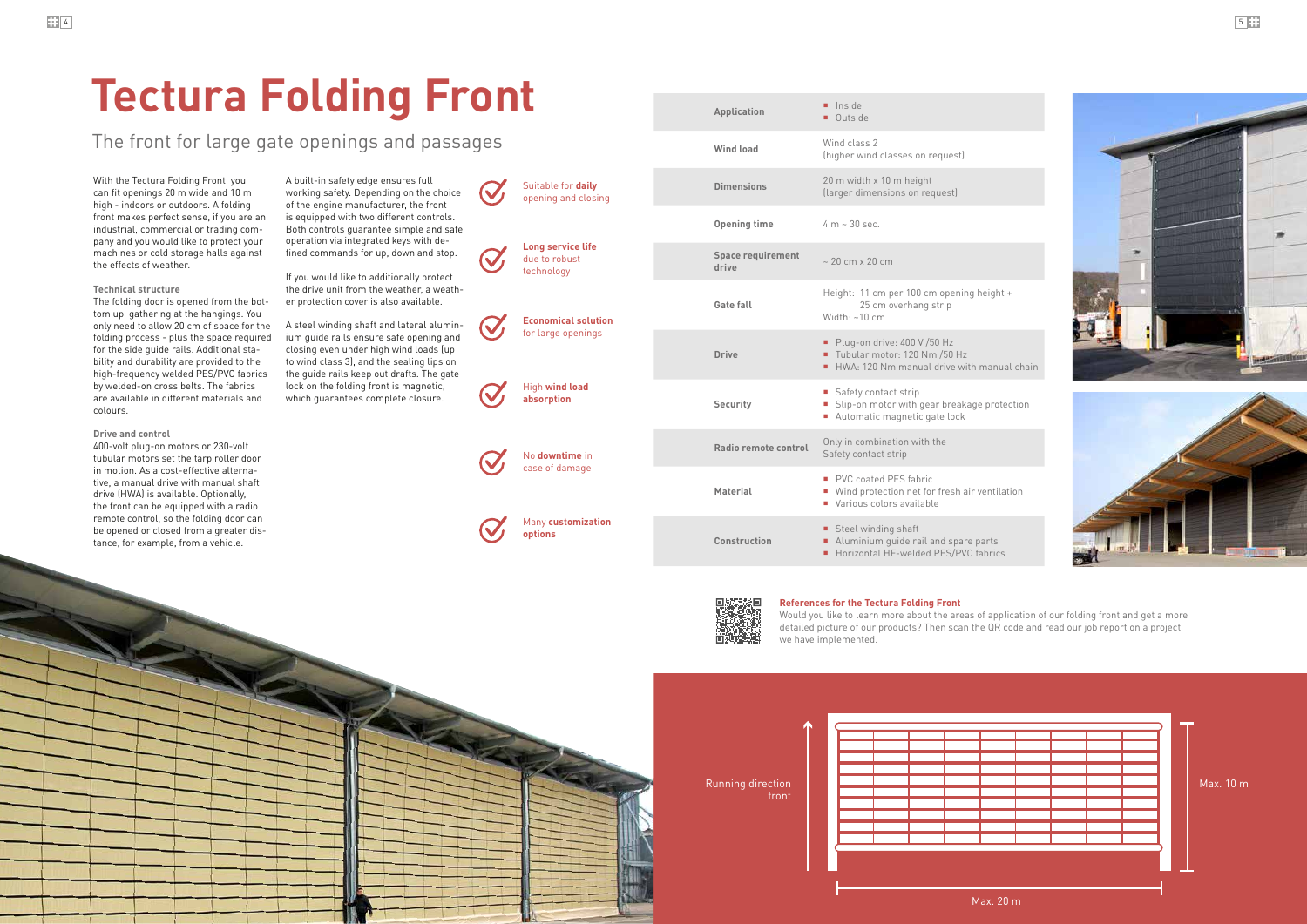

Running direction gate

## **Tectura Stabidoor**

The Tectura Stabidoor is designed for indoor and outdoor passageways in light or cold storage warehouses. The tarpaulin roller door opens and closes up to a width of 6 m and 6 m in height, very easily, and protects the hall contents from the weather.

#### **Technical structure**

The foil roller shutter is opened from the bottom to the top, during which the curtain rolls up. The door and technology take up very little space - making the Stabidoor the perfect solution for rental halls or temporary storage facilities. Thanks to horizontal tubes combined with the high-frequency welded PES/PVC fabric, the door achieves high stability and wind load absorption. Various materials and colours are available, as well as optional "viewing windows" made of PVC clear film.

**Drive and control**

|                                                                                       | Application                       | lnside<br><b>Outside</b>                                                                                                                                                                     |
|---------------------------------------------------------------------------------------|-----------------------------------|----------------------------------------------------------------------------------------------------------------------------------------------------------------------------------------------|
|                                                                                       | <b>Wind load</b>                  | Wind class 4<br>(higher wind classes on request)                                                                                                                                             |
| Optimal for<br>passage with<br>vehicles                                               | <b>Dimensions</b>                 | 6 m width x 6 m height                                                                                                                                                                       |
|                                                                                       | <b>Opening time</b>               | $5 m \sim 30 sec.$                                                                                                                                                                           |
| Fast and cost-effec-<br>tive final assembly                                           | <b>Space requirement</b><br>drive | ~36 cm width x 52 cm height                                                                                                                                                                  |
| due to pre-assembly<br>ex works                                                       | <b>Drive</b>                      | Plug-on drive: 400 V /50 Hz<br>Tubular motor: 120 Nm /50 Hz<br>HWA: 120 Nm manual drive with manual<br>chain                                                                                 |
| <b>Storm protection -</b><br>opening and closing<br>possible under high<br>wind loads | <b>Security</b>                   | ■ Safety edge<br>Slip-on motor with gear breakage protection<br>Automatic magnetic gate lock                                                                                                 |
|                                                                                       | Radio remote control              | 4-channel handheld transmitter (without safety<br>barrier                                                                                                                                    |
| Weatherproof<br>and draught-free<br>closing of door<br>openings                       | <b>Material</b>                   | PVC coated PES fabric<br>■ Wind protection net for fresh air ventilation<br>Various colours available<br>PVC clear window:<br>$\sim$ 54.5 cm to 79.5 cm height<br><b>Textile drive cover</b> |
| <b>Customizable</b><br>with different fabrics                                         | <b>Construction</b>               | Steel winding shaft<br>Aluminium guide rails<br>Horizontal HF-welded PES/PVC fabrics                                                                                                         |



The sectional door can be opened and closed with either a 400-volt slip-on drive or a 230-volt tubular motor. A manual drive with hand chain is available as a low-cost alternative. For both motor types, a 4-channel radio remote control can be added as an option - a convenient addition for operating the draft shield gate even from greater distances.

Depending on the motor selection, control is performed in different ways. Both controls are easy to operate and function reliably and with low maintenance via integrated up, down and stop command buttons. A protective cover protects the drive technology from the weather.

A magnetic safety device that automatically locks and unlocks the door ensures safe opening and closing even under high wind loads. The laterally sealed aluminium guide rails keep drafts out.

**Pre-assembly and installation** Thanks to factory pre-assembly, you can complete your hall project quickly and easily: The door is assembled and factory-tested in HUESKER's production facility. The upper and lower end positions are set. We then deliver your new door complete in one package directly to site. Here, the installers can easily attach the foil door to your weather protection or machine hall and put it into operation. Thus, the installation of your door system succeeds inexpensively and safely, with assembly errors almost impossible.

The gate for warehouse door openings

|          | Max. 6 m |
|----------|----------|
|          |          |
|          |          |
| Max. 6 m |          |

Would you like to learn more about the areas of application of our Stabidoors and get a more detailed picture of our products? Then scan the QR code and read our job report on a project we have implemented.



#### **References for the Tectura Stabidoor**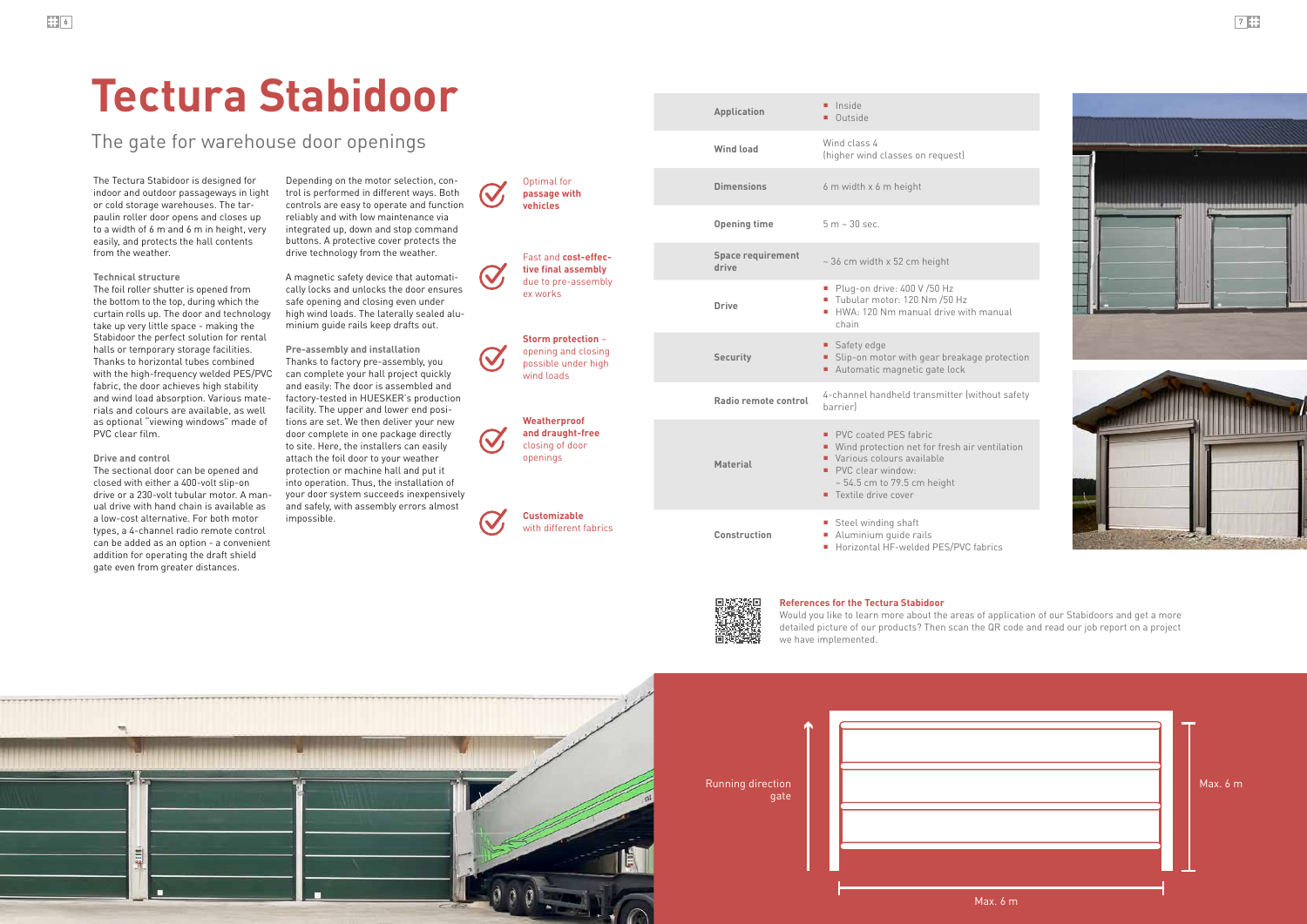





POLYGONAL GABLE (ASYMMETRICAL) POLYGONAL GABLE (SYMMETRICAL)



## **Tectura Textile Facade**

Textile hall coverings reliably protect against prying eyes and the effects of the weather. They are ideal for the uncomplicated closing of large openings in open-air or cold storage halls. A substructure, as required for trapezoidal sheets, is unnecessary. The textile facades are made to measure and delivered ready for installation. Thanks to the individual production of each facade, you can choose from a variety of shapes and fabrics.



**Application I** Inside

Outside

**Fabrics for all requirements** Tectura offers the right fabric for every need. This means that different wind-braking effects can be achieved; for example fabrics with high permeability are more suitable for wood storage areas. When privacy and weather protection with simultaneous use of daylight are required, textile cladding is ideal.

**Fastening to the building** The tensioning version is mounted on

to the rails and ratchets directly to the building structure. This ensures permanent and wrinkle-free alignment and bracing. The Tectura system can be used in a modular way. In case of structural changes or extensions, flexible retrofitting is possible at any time. Our proven concept for smooth and fast assembly ensures that your construction project is completed quickly.

The hall and facade cladding for industrial halls

Uncomplicated and **fast assembly**



**cladding**

Would you like to learn more about the areas of application of our textile facades and get a more detailed picture of our products? Then scan the QR code and read our job report on a project we have implemented.



#### **References for the Tectura Textile Facade**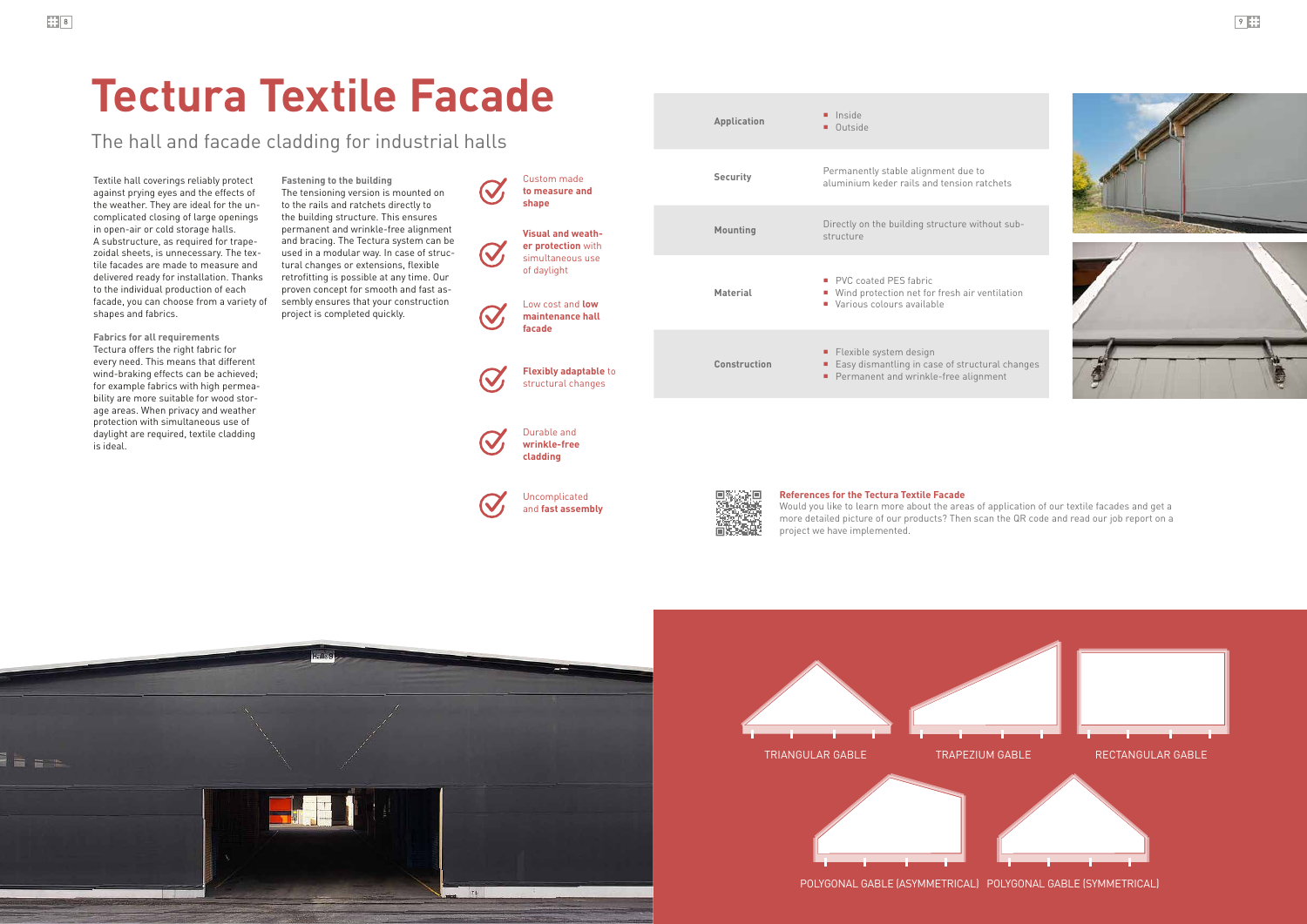## **Lightweight construction in industrial halls**

### Advantages and potentials of textile lightweight construction



**Increased efficiency** from the building

**Improvement** of the **working environment** of employees





High **planning** and **cost security**



**Ensuring production quality** through prefabrication



**Easy to transport** and reduction in deliveries

High **degree of individualisation**



Item FW50.149S/ TRA

**Reduction** of **construction time** due to fast assembly







Possibility of **single-variety recycling**

Item no FW60/60- 1GFRA



**Weight reduction** for facades compared to solid construction





High quality fabrics for all applications



## **Material overview**

FW 40/40-4SA FW 40/40- 4WGA

TRFRF

FRA

Item no. FW60/60- 1SFRA

Item no. FW60/60- 1BEFRA

| Black          | Dark green | Grey           |
|----------------|------------|----------------|
| Item no.       | Item no.   | Item no.       |
| FW52.          | FW52.      | FW52.          |
| <b>144SFRA</b> | 144DGD     | <b>144GFRA</b> |

Item no. FW60/60- 1DGFRA

PES mesh with PVC coating on both sides, Surface dimensions: **approx. 650 g/m2** Colours:

PES mesh with PVC coating on both sides, Surface dimensions: **approx. 680 g/m2** Colours:

Black Dark green Grey Starting (Market Dark Green Grey Hemmo, The implementation of hall construction projects using modular construction and prefabrication, ex works. a partially textile construction method offers, compared to solid construction, many ecological and economic advantages. Solid construction involves high energy consumption during production and transport. In addition, in order to be able to support the weight of the facade, the load-bearing structure of a solid building must be reinforced, which in turn leads to increased material usage.



PES mesh fabric with PVC coating Surface dimensions: **approx. 360 g/m2** Wind breaking: **approx. 35%** Colours:

PES mesh fabric with PVC coating Surface dimensions: **approx. 250 g/m2** Wind breaking: **approx. 80%** Colours:

PES mesh fabric with PVC coating Surface dimensions: **approx. 450 g/m2**

Wind braking: **approx. 92%**

Colours:

## Mesh PES-PVC 73 52.144

### Mesh PES-PVC 40/40

#### Tarpaulin PES-PVC 6.5

## Mesh PES-PVC 92 60/60-1 Tarpaulin PES-PVC 6.5

**Transparent** 

| <b>Brown</b><br>Item no.<br>FW50.<br>149BFR8.8A | <b>Black</b><br>Item no.<br>FW50.<br>149SA | <b>Beige</b><br>Item no.<br>FW50.<br><b>149BFA</b> |
|-------------------------------------------------|--------------------------------------------|----------------------------------------------------|
|                                                 |                                            |                                                    |
| Grey                                            | White                                      | Dark green                                         |
| Item no.<br>FW50.                               | Item no.                                   | Item no.                                           |
|                                                 | FW50.                                      | FW50.                                              |
| 149GFRA                                         | 149WFRA                                    | 149DGA                                             |

System lightweight construction has many advantages: Changes can be easily implemented at any time. Rooms can be flexibly enclosed or closed off. The lightweight construction leads to weight savings on the building structure. And because the structures can be detached again, it is possible to recycle them by type when the structure has reached the end of its service life. Multi-functionality on all levels!





The consistent further development of technical textiles has considerably expanded their range of functions. The combination of textiles and functional fabrics results in highly functional and extremely lightweight building envelopes that effortlessly meet the specified building requirements - a perfect blend of minimal weight per unit area and high mechanical load-bearing capacity, while at the same time saving materials. The high quality standard is furthermore ensured by

**Black Beige Dark green**

**Grey**

**Black/ transparent**

**parent**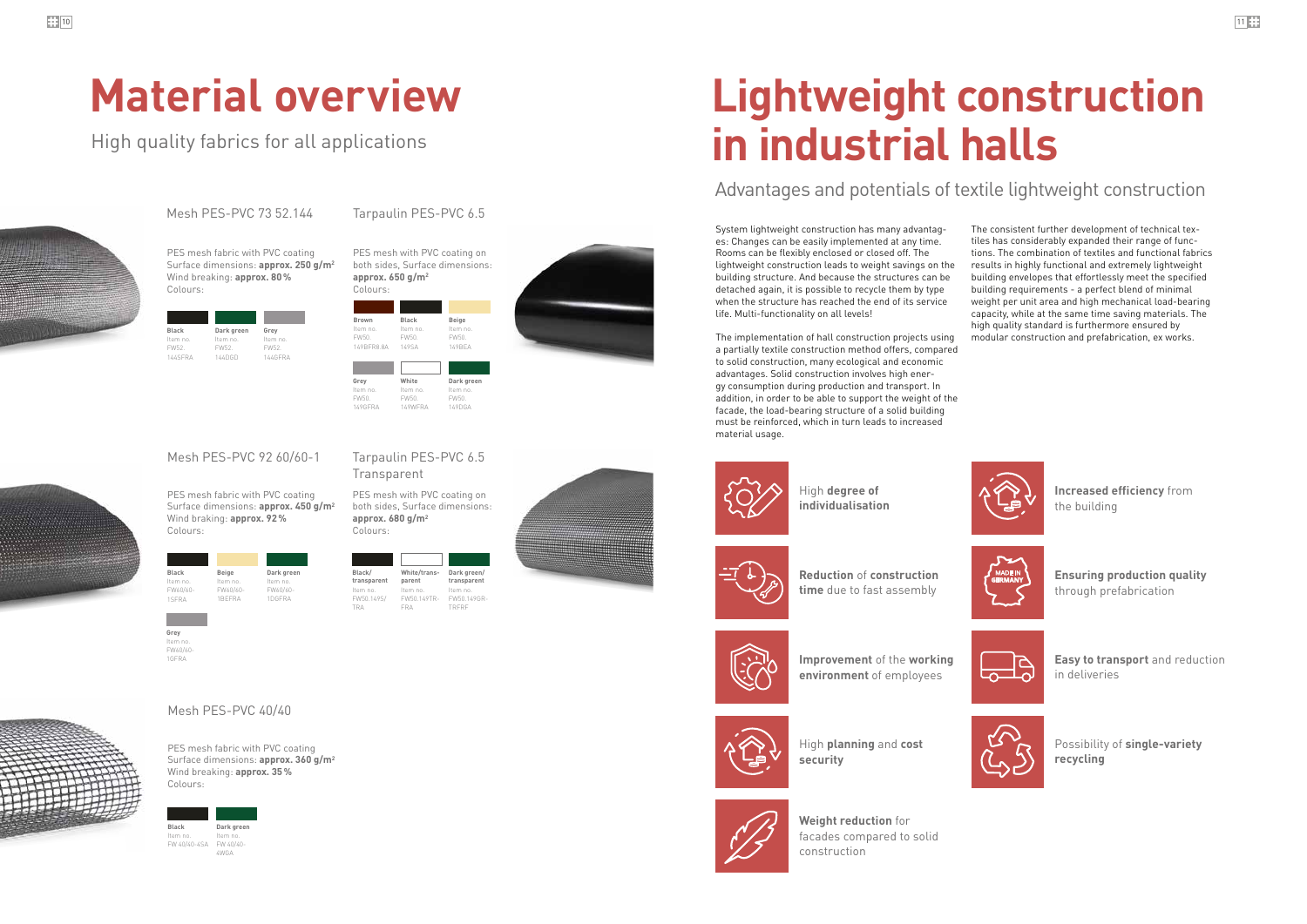## **Tectura Systems**

Project examples



#### **Stabidoor and folding front on a fertilizer warehouse**

D – Lähden | Equipping the Raiffeisen Ems-Vechte warehouse with door systems mainly of non-corrosive components, as corrosive dust leads to impairment of functionality in the work process – Installation of Tectura Stabidoors and a folding front – Combination of aluminium guide rails, textile door hangings, and polyamide guide rollers for stabilizers ensures a long service life in this area of application – protection of the external fertilizer mixing system from wind and rain by a folding front 8 m high and 3 m wide, also equipped with non-corrosive components.



#### **Folding fronts for soccer hall Textile facade on wood storage hall**

#### **Textile facade and folding front on machine hall**

D – Buldern | Protection of a machine hall of the contractor Stade in Buldern against weather issues with simultaneous use of daylight – Covering of the gable as well as eaves side with textile facade – Fastening with aluminium keder rails and ratchets directly to the building structure - Printing of the gable with company logo – Installation of a folding front in the large door opening – Daily opening and closing possible even with high wind loads – Operation by means of electric drive – Cost-efficient protection of the machines with simultaneous supply of fresh air from the outside.

D – Haselünne | Cladding of the warehouse of E.A. Vehmeyer OHG in Haselünne with suitable weather protection – Good ventilation and simultaneous post-drying of the stored goods – Large area bracing with Tectura hall and facade cladding in the eaves and gable area – Mesh size of the material ensures sufficient air exchange - Simultaneous protection against wind and rain – Wind load absorption by horizontal bracing with sewn-on PES webbings over the entire width.



D – Ihlow | New construction of a soccer hall of the TSV Friesenstolz Riepe for all-weather training – Tectura folding fronts on all four sides of the hall with close-meshed fabric in grey provide optimum ventilation and simultaneous weather protection – Operation by means of electric drive – Relocation of the drive unit to the inside ensures an attractive external appearance – Additional locking is not necessary despite the large openings.

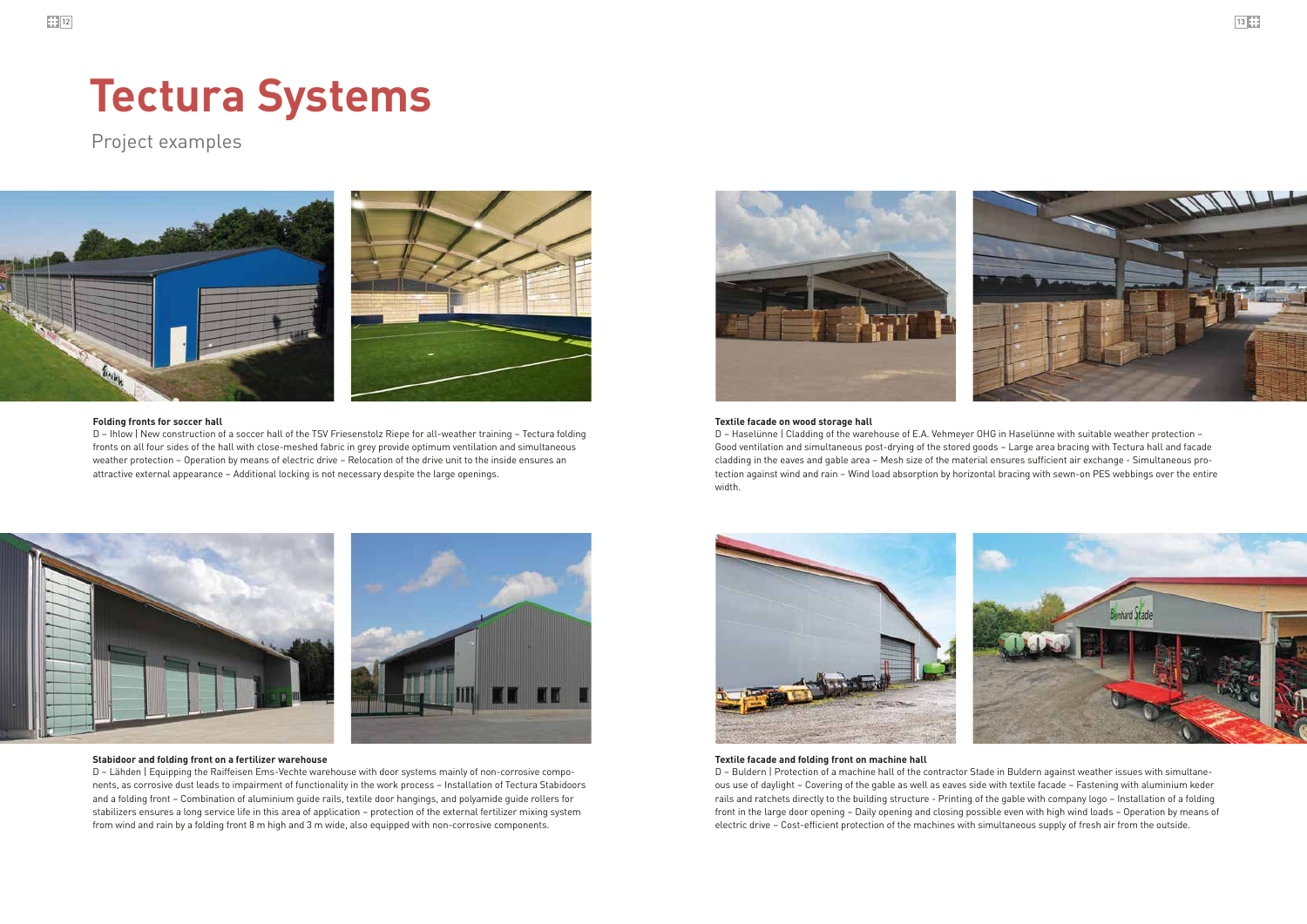## **Mounting**

## **Maintenance service**

### **Customisation**

## **HUESKER**

### Your partner for textile solutions in industrial hall construction Together we realize economical construction

HUESKER is a company with over 160 years of history. We have been developing innovative textile solutions for hall construction for many years. Our customers are at the centre of everything we do. We tailor individual and precise fitting solutions for your challenges. Here you can see our main services to make your work easier. How do you envisage our collaboration? Our professional staff are looking forward to meeting you and are always available to discuss your requirements.



solutions for industrial halls.

### **Consulting & Planning**

business.

 $\blacktriangledown$ 

The core of our service offering is the customised manufacture of your product. You decide the size, colour and technical design, we will implement it accordingly. As a result, you get a product that exactly meets your requirements.

> To ensure that everything works properly, all products are installed by experienced assembly personnel. Take advantage of this on-site service to ensure smooth product operation from the start.

> > At your request, we will gladly take care of the annual maintenance of your Tectura products. This ensures a particularly long, trouble-free service life.

### **Production**

 $\left( \mathbf{1}\right)$